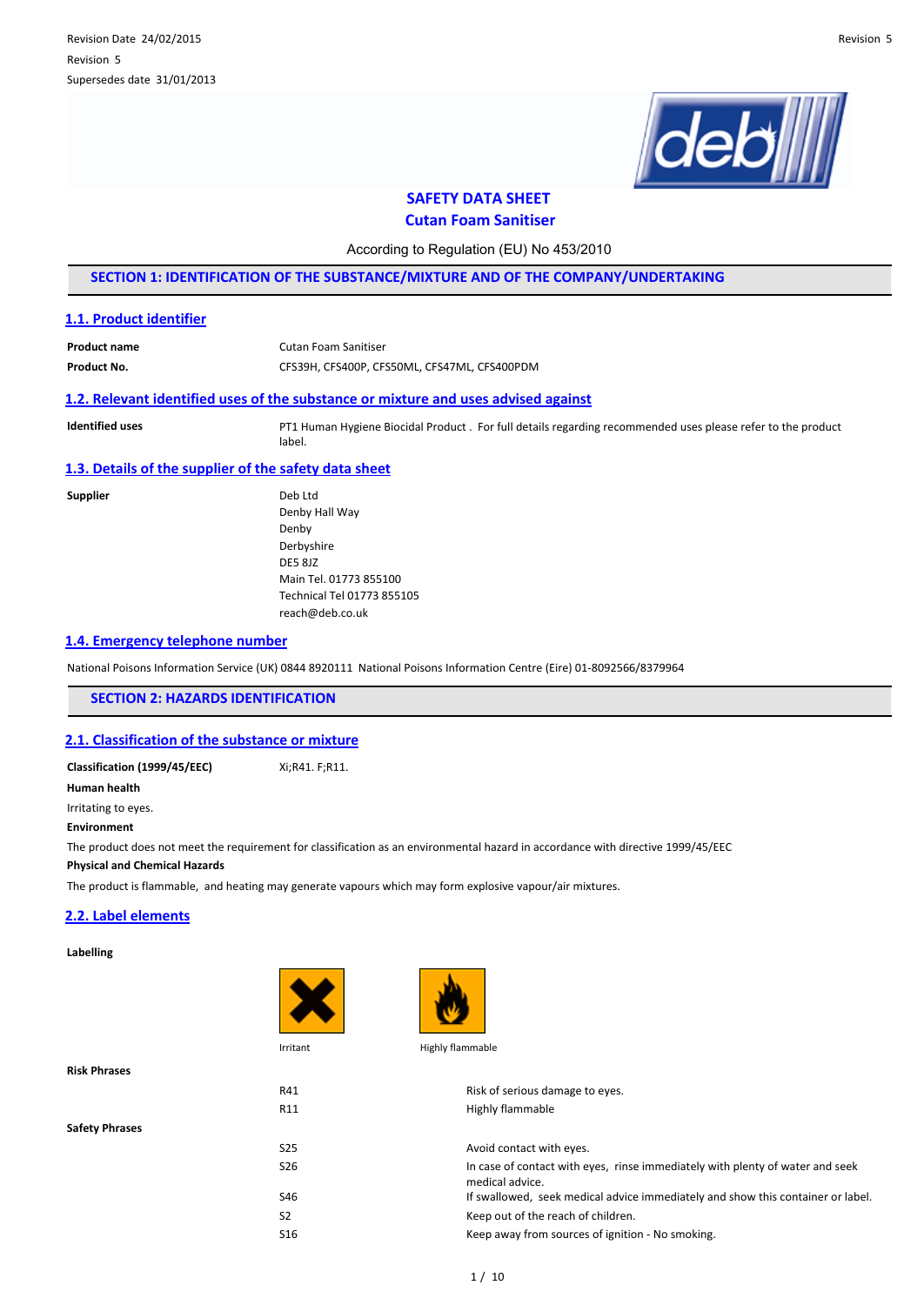# **2.3. Other hazards**

This product does not contain any PBT or vPvB substances.

# **SECTION 3: COMPOSITION/INFORMATION ON INGREDIENTS**

# **3.2. Mixtures**

| <b>ETHANOL</b>                                                                                  |                   |                                                        | 65%                                   |
|-------------------------------------------------------------------------------------------------|-------------------|--------------------------------------------------------|---------------------------------------|
| CAS-No.: 64-17-5                                                                                | EC No.: 200-578-6 |                                                        | Registration Number: 01-2119457610-43 |
| Classification (EC 1272/2008)<br>Flam. Liq. 2 - H225                                            |                   | Classification (67/548/EEC)<br>F; R11                  |                                       |
| PROPAN-1-OL                                                                                     |                   |                                                        | 10%                                   |
| CAS-No.: 71-23-8                                                                                | EC No.: 200-746-9 |                                                        |                                       |
| Classification (EC 1272/2008)<br>Flam. Liq. 2 - H225<br>Eye Dam. 1 - H318<br>STOT SE 3 - H336   |                   | Classification (67/548/EEC)<br>F; R11<br>Xi;R41<br>R67 |                                       |
| <b>PROPAN-2-OL</b>                                                                              |                   |                                                        | $< 0.1\%$                             |
| CAS-No.: 67-63-0                                                                                | EC No.: 200-661-7 |                                                        |                                       |
| Classification (EC 1272/2008)<br>Flam. Liq. 2 - H225<br>Eye Irrit. 2 - H319<br>STOT SE 3 - H336 |                   | Classification (67/548/EEC)<br>F; R11<br>Xi;R36<br>R67 |                                       |

The Full Text for all R-Phrases and Hazard Statements are Displayed in Section 16.

#### **INCI**

Alcohol Denat. Aqua Propyl Alcohol Bis-PEG 12 Dimethicone Coco-Glucoside Glyceryl Oleate PEG-200 Hydrogenated Glyceryl Palmate PEG-7 Glyceryl Cocoate Behentrimonium Chloride Dihydroxypropyl PEG-5 Linoleammonium Chloride Isopropyl Alcohol

# **SECTION 4: FIRST AID MEASURES**

# **4.1. Description of first aid measures**

#### **General information**

Get medical attention if any discomfort continues. **Inhalation** General first aid, rest, warmth and fresh air. **Ingestion** DO NOT induce vomiting. Get medical attention immediately. **Skin contact** Remove contaminated clothing.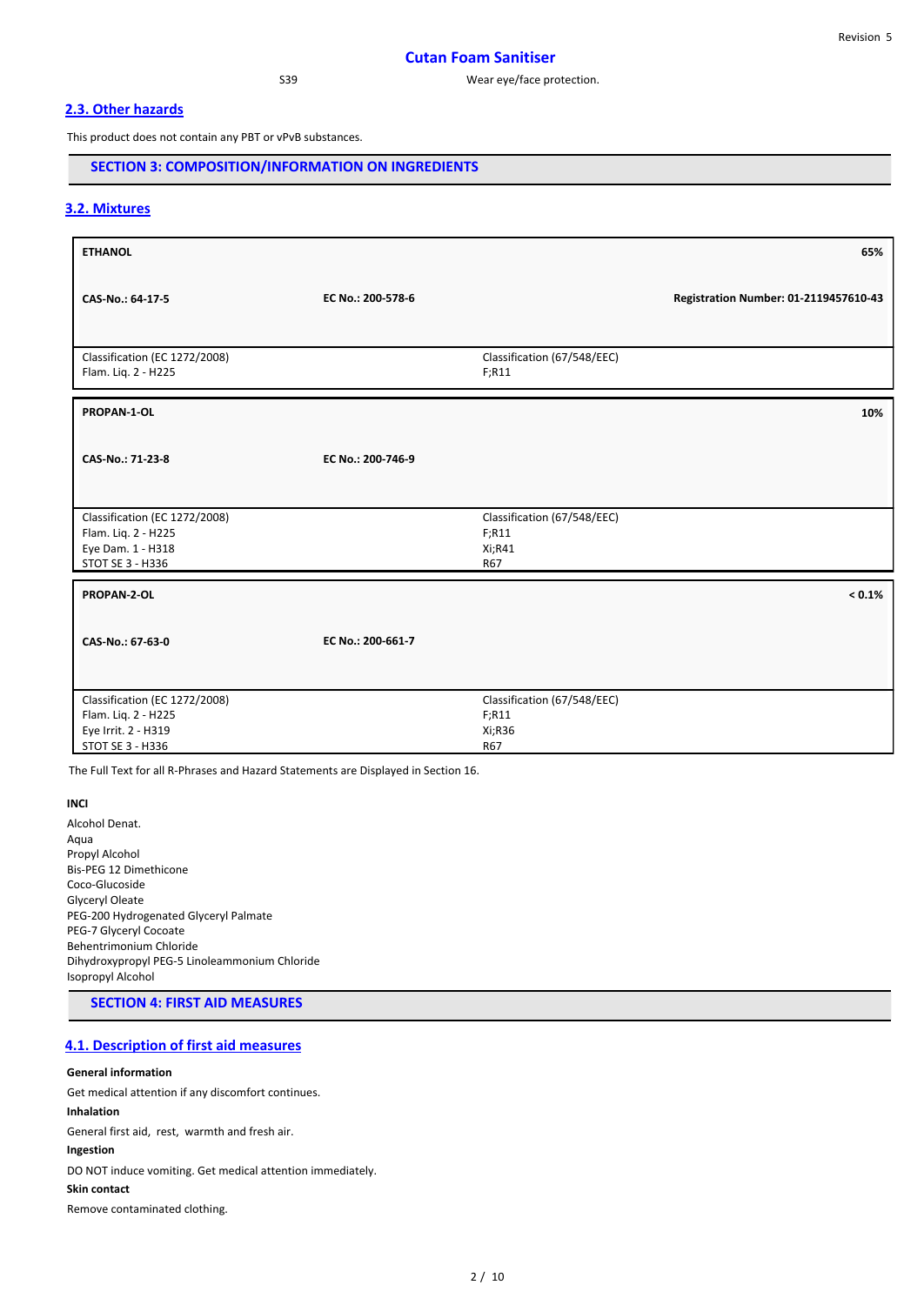## **Cutan Foam Sanitiser**

#### **Eye contact**

Make sure to remove any contact lenses from the eyes before rinsing. Promptly wash eyes with plenty of water while lifting the eye lids. Get medical attention promptly if symptoms occur after washing.

## **4.2. Most important symptoms and effects, both acute and delayed**

**Inhalation** No specific symptoms noted. **Ingestion** May cause nausea, headache, dizziness and intoxication. **Skin contact** None known. **Eye contact** May cause severe irritation to eyes.

## **4.3. Indication of any immediate medical attention and special treatment needed**

No specific first aid measures noted.

# **SECTION 5: FIREFIGHTING MEASURES**

#### **5.1. Extinguishing media**

#### **Extinguishing media**

Fire can be extinguished using: Water spray, fog or mist. Foam, carbon dioxide or dry powder. Dry chemicals, sand, dolomite etc.

#### **5.2. Special hazards arising from the substance or mixture**

**Hazardous combustion products** During fire, toxic gases (CO, CO2) are formed. **Unusual Fire & Explosion Hazards** FLAMMABLE. Forms explosive mixtures with air.

#### **5.3. Advice for firefighters**

#### **Special Fire Fighting Procedures**

If possible, fight fire from protected position. **Protective equipment for fire-fighters** Self contained breathing apparatus and full protective clothing must be worn in case of fire.

## **SECTION 6: ACCIDENTAL RELEASE MEASURES**

#### **6.1. Personal precautions, protective equipment and emergency procedures**

Wear protective clothing as described in Section 8 of this safety data sheet.

### **6.2. Environmental precautions**

Do not discharge into drains, water courses or onto the ground. Contain spillages with sand, earth or any suitable adsorbent material.

#### **6.3. Methods and material for containment and cleaning up**

Extinguish all ignition sources. Avoid sparks, flames, heat and smoking. Ventilate. Absorb in vermiculite, dry sand or earth and place into containers. Wash thoroughly after dealing with a spillage.

### **6.4. Reference to other sections**

For personal protection, see section 8.

## **SECTION 7: HANDLING AND STORAGE**

### **7.1. Precautions for safe handling**

Keep away from heat, sparks and open flame. Avoid contact with eyes.

## **7.2. Conditions for safe storage, including any incompatibilities**

Store in tightly closed original container in a dry, cool and well-ventilated place. Keep away from heat, sparks and open flame.

#### **Storage Class**

Flammable liquid storage.

#### **7.3. Specific end use(s)**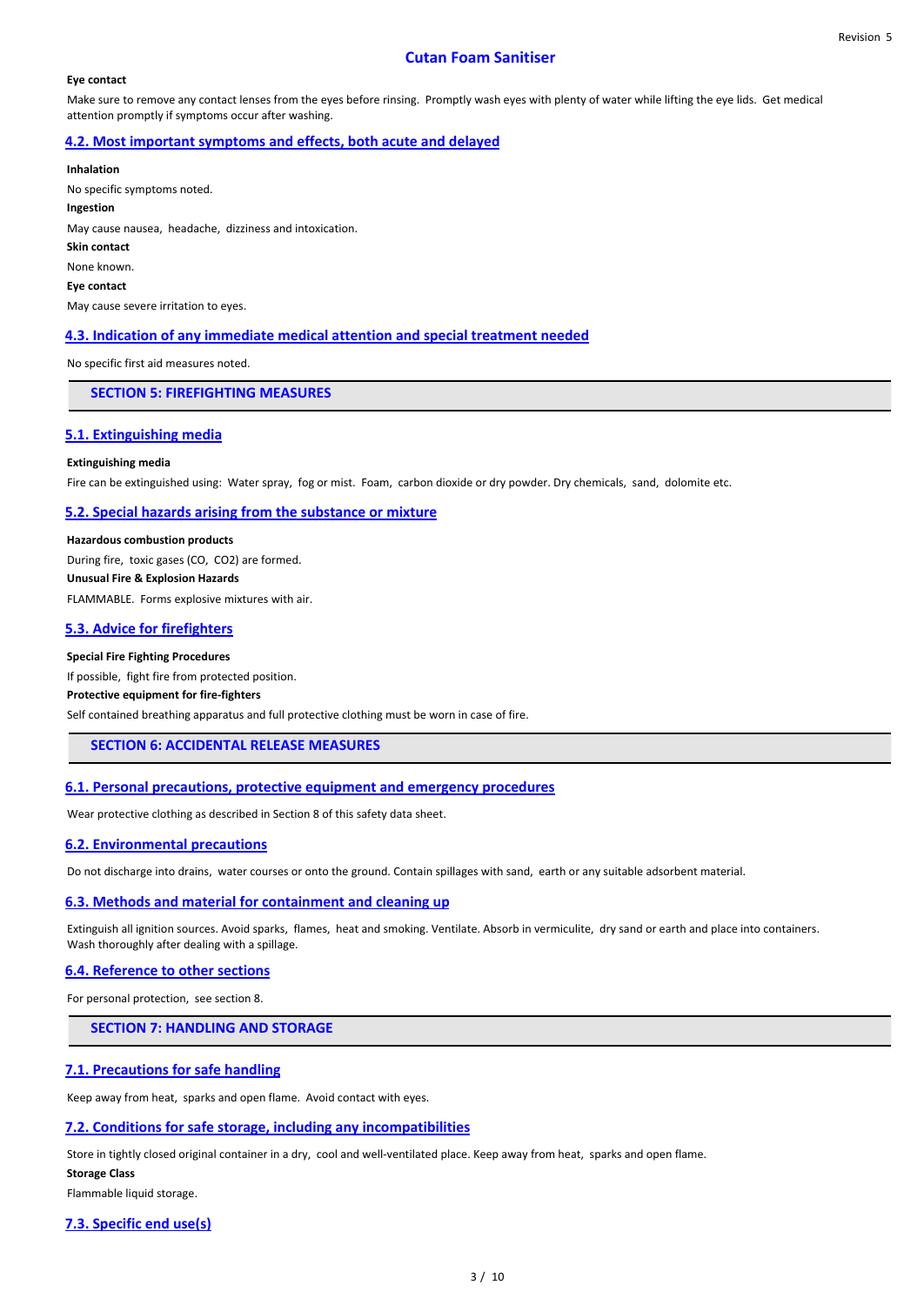# **SECTION 8: EXPOSURE CONTROLS/PERSONAL PROTECTION**

# **8.1. Control parameters**

| <b>Name</b>         | <b>STD</b> |          | TWA - 8 Hrs  |         | STEL 15 Min        | <b>Notes</b> |
|---------------------|------------|----------|--------------|---------|--------------------|--------------|
| <b>IETHANOL</b>     | WEL        | 1000 ppm | 1920 $mg/m3$ |         |                    |              |
| <b>IPROPAN-1-OL</b> | WEL        | 200 ppm  | 500 mg/m3    | 250 ppm | $625 \text{ mg/m}$ | Sk           |
| <b>IPROPAN-2-OL</b> | WEL        | 400 ppm  | 999 mg/m3    | 500 ppm | 1250 $mg/m3$       |              |

WEL = Workplace Exposure Limit. Sk = Can be absorbed through skin.

# **Ingredient Comments**

**DNEL**

WEL = Workplace Exposure Limits

## **ETHANOL (CAS: 64-17-5)**

| Professional           | Inhalation. | <b>Local Effects</b>       | 1900                    | mg/m3               |
|------------------------|-------------|----------------------------|-------------------------|---------------------|
| Professional           | Dermal      | Long Term                  | <b>Systemic Effects</b> | 343 mg/kg/day       |
| Professional           | Inhalation. | Long Term                  | <b>Systemic Effects</b> | $950 \text{ mg/m}$  |
| Consumer               | Inhalation. | <b>Local Effects</b>       | 950                     | mg/m3               |
| Consumer               | Dermal      | Long Term                  | <b>Systemic Effects</b> | 206 mg/kg/day       |
| Consumer               | Inhalation. | Long Term                  | <b>Systemic Effects</b> | 114 mg/m $3$        |
| Consumer               | Oral        | Long Term                  | <b>Systemic Effects</b> | 87 mg/kg/day        |
| <b>PNEC</b>            |             |                            |                         |                     |
| Freshwater             | 0.96        | mg/l                       |                         |                     |
| Marinewater            | 0.79        | mg/l                       |                         |                     |
|                        |             | PROPAN-1-OL (CAS: 71-23-8) |                         |                     |
| <b>DNEL</b>            |             |                            |                         |                     |
| Industry               | Dermal      | Long Term                  | <b>Systemic Effects</b> | 136 mg/kg/day       |
| Industry               | Inhalation. | Long Term                  | <b>Systemic Effects</b> | 268 mg/m3           |
| Industry               | Inhalation. | Short Term                 | <b>Systemic Effects</b> | 1723 mg/m3          |
| Consumer               | Dermal      | Long Term                  | <b>Systemic Effects</b> | 81 mg/kg/day        |
| Consumer               | Inhalation. | Long Term                  | <b>Systemic Effects</b> | $80 \text{ mg/m}$ 3 |
| Consumer               | Inhalation. | <b>Short Term</b>          | <b>Systemic Effects</b> | $1036$ mg/m $3$     |
| Consumer               | Oral        | Long Term                  | <b>Systemic Effects</b> | $61$ mg/m3          |
| <b>PNEC</b>            |             |                            |                         |                     |
| Freshwater             | 10          | mg/l                       |                         |                     |
| <b>STP</b>             | 96          | mg/l                       |                         |                     |
| Soil                   | 2.2         | mg/kg                      |                         |                     |
| Sediment (Marinewater) | 2.28        | mg/kg                      |                         |                     |
| Sediment (Freshwater)  | 22.8        | mg/kg                      |                         |                     |
| Intermittent release   | 10          | mg/l                       |                         |                     |
| Marinewater            | 1           | mg/l                       |                         |                     |
|                        |             |                            |                         |                     |

## **8.2. Exposure controls**

## **Protective equipment**



### **Engineering measures**

Not relevant

**Respiratory equipment**

- Not relevant
- **Hand protection**

Hand protection not required.

# **Eye protection**

Not required normally but wear eye protection if you are conducting an operation where there is a risk of this product getting in the eyes.

## **Hygiene measures**

DO NOT SMOKE IN WORK AREA! Promptly remove any clothing that becomes contaminated.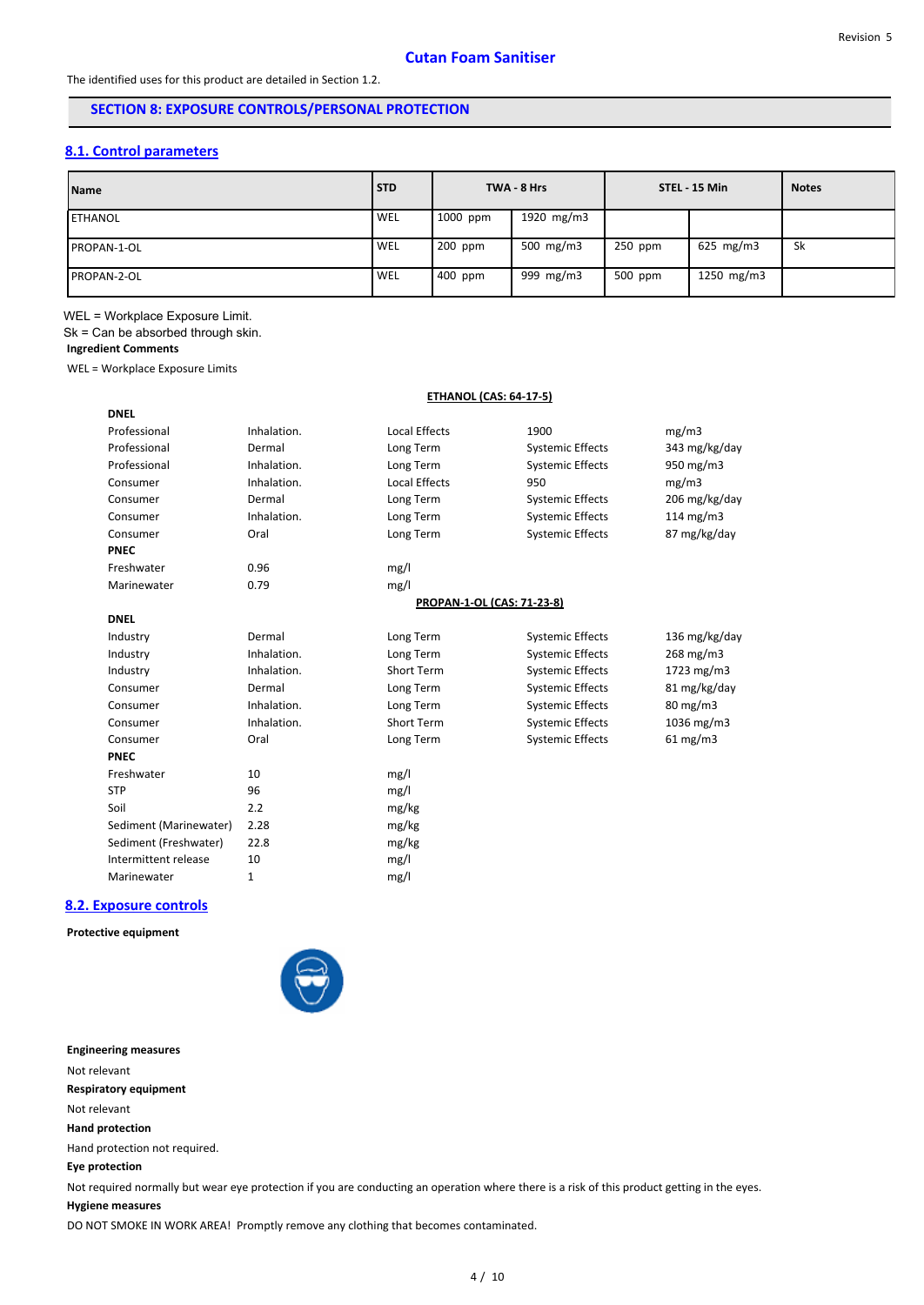## **SECTION 9: PHYSICAL AND CHEMICAL PROPERTIES**

### **9.1. Information on basic physical and chemical properties**

| Clear liquid.<br>Appearance<br>Colour<br>Colourless.<br>Odour of alcohol.<br>Odour<br>Soluble in water.<br>Solubility<br>Initial boiling point and boiling range<br>78.6 @ 97.8 kPA<br>(°C)<br>Melting point (°C)<br>Not determined.<br><b>Relative density</b><br>0.845-0.854 g/ml 25 Deg C<br>Vapour density (air=1)<br>Not determined.<br>5649 Pa 20C<br>Vapour pressure<br><b>Evaporation rate</b><br>Not determined.<br>$5.0 - 7.5$<br>pH-Value, Conc. Solution<br><b>Viscosity</b><br>Not determined.<br>Decomposition temperature (°C)<br>Not determined.<br><b>Odour Threshold, Lower</b><br>Not determined.<br><b>Odour Threshold, Upper</b><br>Not determined.<br>Flash point (°C)<br>20 C<br>Auto Ignition Temperature (°C)<br>475 C |
|-------------------------------------------------------------------------------------------------------------------------------------------------------------------------------------------------------------------------------------------------------------------------------------------------------------------------------------------------------------------------------------------------------------------------------------------------------------------------------------------------------------------------------------------------------------------------------------------------------------------------------------------------------------------------------------------------------------------------------------------------|
|                                                                                                                                                                                                                                                                                                                                                                                                                                                                                                                                                                                                                                                                                                                                                 |
|                                                                                                                                                                                                                                                                                                                                                                                                                                                                                                                                                                                                                                                                                                                                                 |
|                                                                                                                                                                                                                                                                                                                                                                                                                                                                                                                                                                                                                                                                                                                                                 |
|                                                                                                                                                                                                                                                                                                                                                                                                                                                                                                                                                                                                                                                                                                                                                 |
|                                                                                                                                                                                                                                                                                                                                                                                                                                                                                                                                                                                                                                                                                                                                                 |
|                                                                                                                                                                                                                                                                                                                                                                                                                                                                                                                                                                                                                                                                                                                                                 |
|                                                                                                                                                                                                                                                                                                                                                                                                                                                                                                                                                                                                                                                                                                                                                 |
|                                                                                                                                                                                                                                                                                                                                                                                                                                                                                                                                                                                                                                                                                                                                                 |
|                                                                                                                                                                                                                                                                                                                                                                                                                                                                                                                                                                                                                                                                                                                                                 |
|                                                                                                                                                                                                                                                                                                                                                                                                                                                                                                                                                                                                                                                                                                                                                 |
|                                                                                                                                                                                                                                                                                                                                                                                                                                                                                                                                                                                                                                                                                                                                                 |
|                                                                                                                                                                                                                                                                                                                                                                                                                                                                                                                                                                                                                                                                                                                                                 |
|                                                                                                                                                                                                                                                                                                                                                                                                                                                                                                                                                                                                                                                                                                                                                 |
|                                                                                                                                                                                                                                                                                                                                                                                                                                                                                                                                                                                                                                                                                                                                                 |
|                                                                                                                                                                                                                                                                                                                                                                                                                                                                                                                                                                                                                                                                                                                                                 |
|                                                                                                                                                                                                                                                                                                                                                                                                                                                                                                                                                                                                                                                                                                                                                 |
|                                                                                                                                                                                                                                                                                                                                                                                                                                                                                                                                                                                                                                                                                                                                                 |
|                                                                                                                                                                                                                                                                                                                                                                                                                                                                                                                                                                                                                                                                                                                                                 |
|                                                                                                                                                                                                                                                                                                                                                                                                                                                                                                                                                                                                                                                                                                                                                 |
|                                                                                                                                                                                                                                                                                                                                                                                                                                                                                                                                                                                                                                                                                                                                                 |
|                                                                                                                                                                                                                                                                                                                                                                                                                                                                                                                                                                                                                                                                                                                                                 |
|                                                                                                                                                                                                                                                                                                                                                                                                                                                                                                                                                                                                                                                                                                                                                 |
|                                                                                                                                                                                                                                                                                                                                                                                                                                                                                                                                                                                                                                                                                                                                                 |
|                                                                                                                                                                                                                                                                                                                                                                                                                                                                                                                                                                                                                                                                                                                                                 |
| <b>Flammability Limit - Lower(%)</b>                                                                                                                                                                                                                                                                                                                                                                                                                                                                                                                                                                                                                                                                                                            |
| Not determined.                                                                                                                                                                                                                                                                                                                                                                                                                                                                                                                                                                                                                                                                                                                                 |
| <b>Flammability Limit - Upper(%)</b>                                                                                                                                                                                                                                                                                                                                                                                                                                                                                                                                                                                                                                                                                                            |
| Not determined.                                                                                                                                                                                                                                                                                                                                                                                                                                                                                                                                                                                                                                                                                                                                 |
| <b>Partition Coefficient</b><br>(N-Octanol/Water)<br>Not determined.                                                                                                                                                                                                                                                                                                                                                                                                                                                                                                                                                                                                                                                                            |
| <b>Explosive properties</b>                                                                                                                                                                                                                                                                                                                                                                                                                                                                                                                                                                                                                                                                                                                     |
| Not determined.                                                                                                                                                                                                                                                                                                                                                                                                                                                                                                                                                                                                                                                                                                                                 |
| <b>Oxidising properties</b>                                                                                                                                                                                                                                                                                                                                                                                                                                                                                                                                                                                                                                                                                                                     |
| Does not meet the criteria for oxidising.                                                                                                                                                                                                                                                                                                                                                                                                                                                                                                                                                                                                                                                                                                       |

## **9.2. Other information**

None.

## **SECTION 10: STABILITY AND REACTIVITY**

#### **10.1. Reactivity**

There are no known reactivity hazards associated with this product.

#### **10.2. Chemical stability**

No particular stability concerns.

### **10.3. Possibility of hazardous reactions**

Not known.

# **10.4. Conditions to avoid**

Avoid heat, flames and other sources of ignition.

## **10.5. Incompatible materials**

**Materials To Avoid** No incompatible groups noted.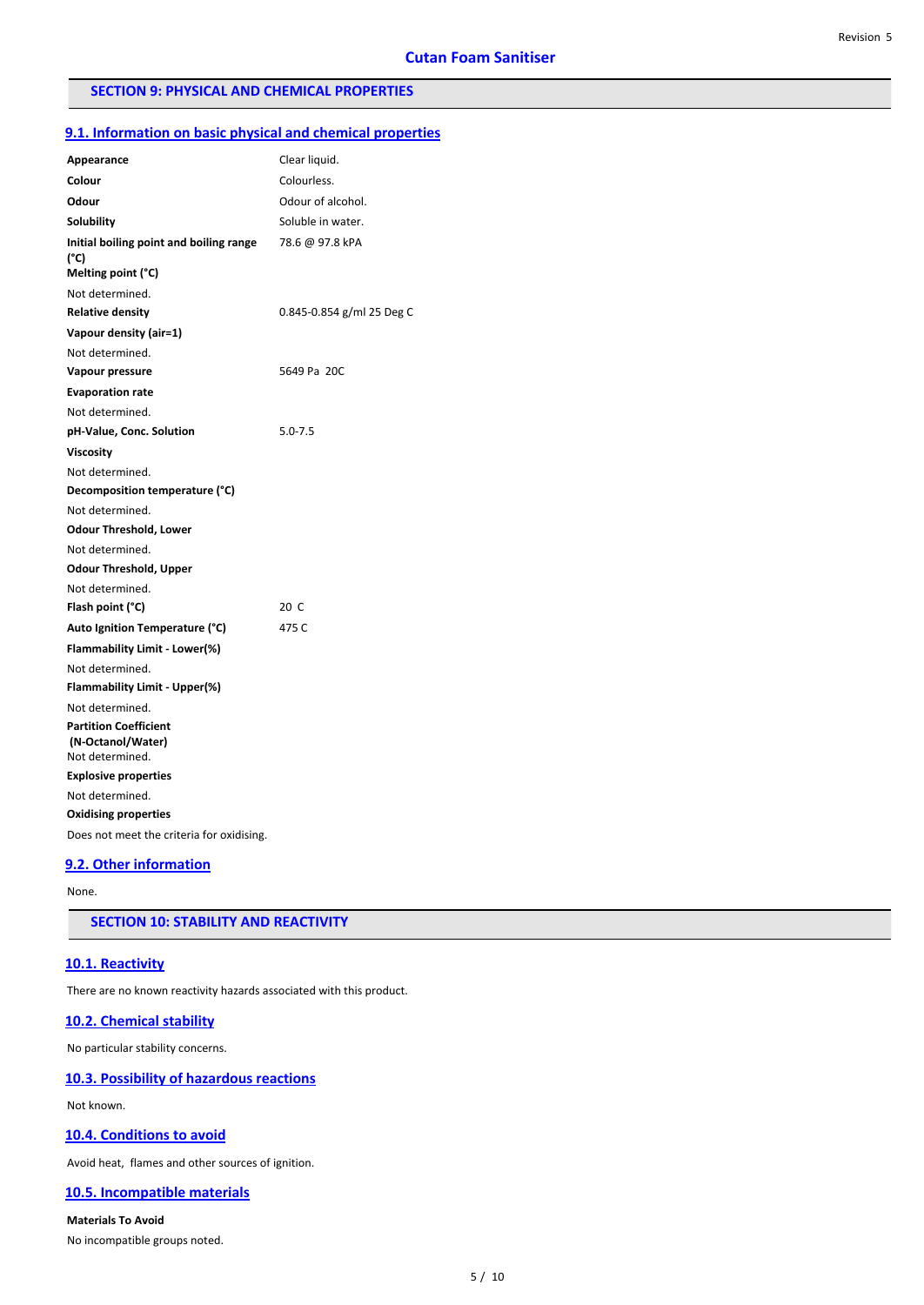# **10.6. Hazardous decomposition products**

During fire, toxic gases (CO, CO2) are formed.

# **SECTION 11: TOXICOLOGICAL INFORMATION**

## **11.1. Information on toxicological effects**

#### **Acute toxicity:**

Based on available data the classification criteria are not met.

#### **Skin Corrosion/Irritation:**

Based on available data the classification criteria are not met.

# **Respiratory or skin sensitisation:**

Based on available data the classification criteria are not met.

## **Germ cell mutagenicity:**

Does not contain any substances known to be mutagenic.

#### **Carcinogenicity:**

Does not contain any substances known to be carcinogenic.

#### **Reproductive Toxicity:**

Does not contain any substances known to be toxic to reproduction.

#### **Specific target organ toxicity - single exposure:**

**STOT - Single exposure**

# No information available.

## **Specific target organ toxicity - repeated exposure:**

**STOT - Repeated exposure** No information available.

#### **Aspiration hazard:**

Based on available data the classification criteria are not met.

#### **General information**

No specific health warnings noted.

#### **Inhalation**

No specific health warnings noted.

#### **Ingestion**

May cause nausea, headache, dizziness and intoxication.

#### **Skin contact**

Skin irritation is not anticipated when used normally. **Eye contact**

Irritating and may cause redness and pain.

## **Toxicological information on ingredients.**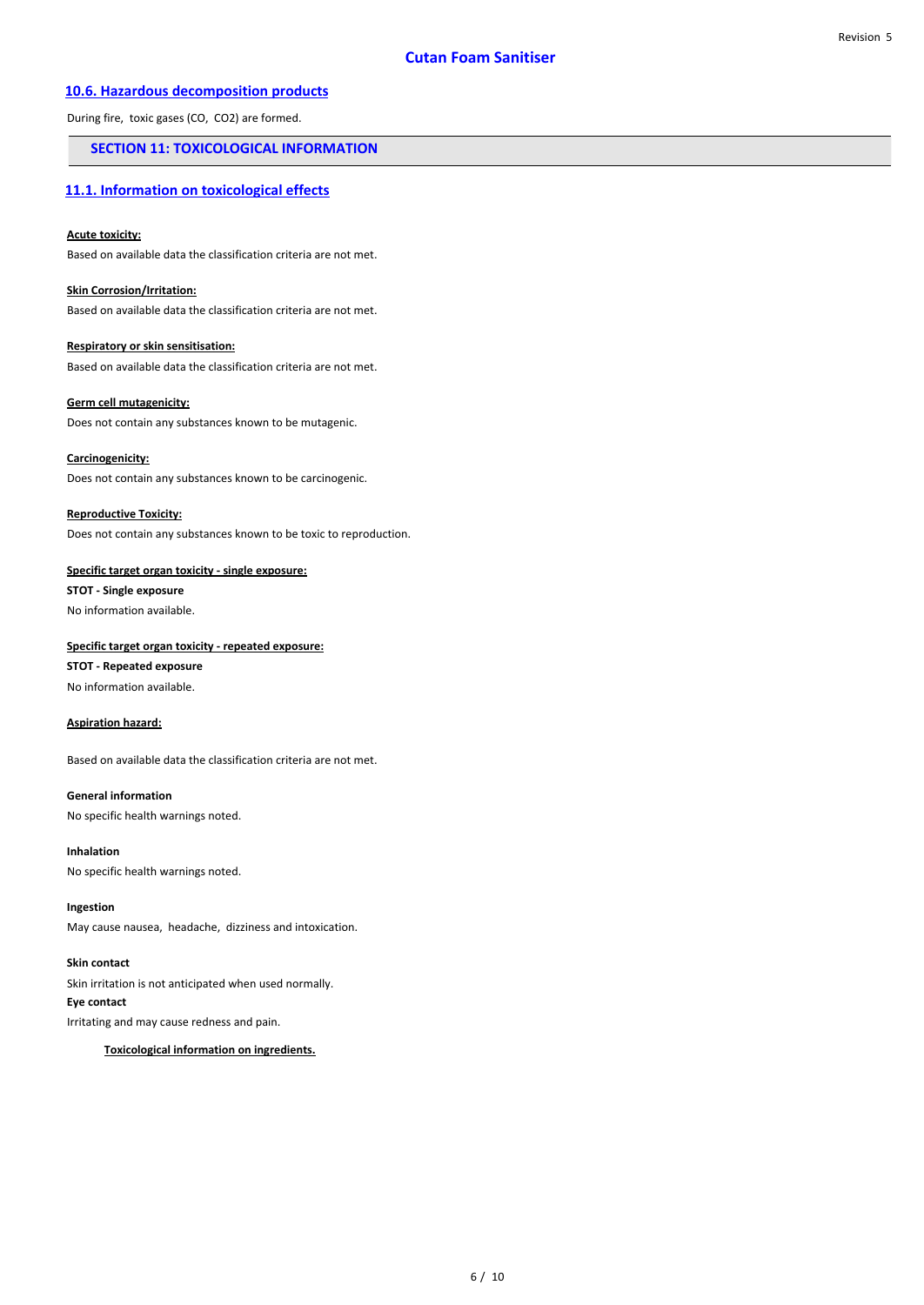# **Cutan Foam Sanitiser ETHANOL (CAS: 64-17-5)**

**Toxic Dose 1 - LD 50** 7060 mg/kg (oral rat) **Toxic Dose 2 - LD 50** 3500 mg/kg (oral rat) **Toxic Conc. - LC 50** 20000 ppm/-- (ihl-rat)

#### **Acute toxicity:**

#### **Acute Toxicity (Dermal LD50)**

> 20000 mg/kg Rabbit

## **Skin Corrosion/Irritation:**

**Oedema score** Very slight oedema -barely perceptible (1).

**PROPAN-1-OL (CAS: 71-23-8)**

1870 mg/kg (oral rat) **Toxic Conc. - LC 50** >33.8 mg/l/4h (inh-rat)

**Toxic Dose 1 - LD 50**

#### **Acute toxicity:**

**Acute Toxicity (Dermal LD50)**

4000 mg/kg Rabbit

### **Acute Toxicity (Inhalation LC50)**

> 39.1 mg/l (vapours) Rat 1 hour

## **SECTION 12: ECOLOGICAL INFORMATION**

#### **Ecotoxicity**

The product does not meet the requirement for classification as an environmental hazard in accordance with directive 1999/45/EEC

## **12.1. Toxicity**

The product does not meet the requirement for classification as an environmental hazard in accordance with directive 1999/45/EEC

#### **Acute Fish Toxicity**

The product does not meet the requirement for classification as an environmental hazard in accordance with directive 1999/45/EEC

#### **Ecological information on ingredients.**

#### **ETHANOL (CAS: 64-17-5)**

### **Acute Toxicity - Fish**

LC50 96 hours 15300 mg/l Pimephales promelas (Fat-head Minnow) **Acute Toxicity - Aquatic Invertebrates** EC50 48 hours > 10000 mg/l Daphnia magna EC50 858 24H mg/l Marinewater invertebrates **IC 50, 72 Hrs, Algae, mg/l** 5000 **Acute Toxicity - Aquatic Plants** EC50 72 hours 275 mg/l Freshwater algae

## **PROPAN-1-OL (CAS: 71-23-8)**

**LC 50, 96 Hrs, Fish mg/l** 4480 **EC 50, 48 Hrs, Daphnia, mg/l** 3644 **Acute Toxicity - Aquatic Plants** EC50 192 hours 3100 mg/l Freshwater algae

#### **12.2. Persistence and degradability**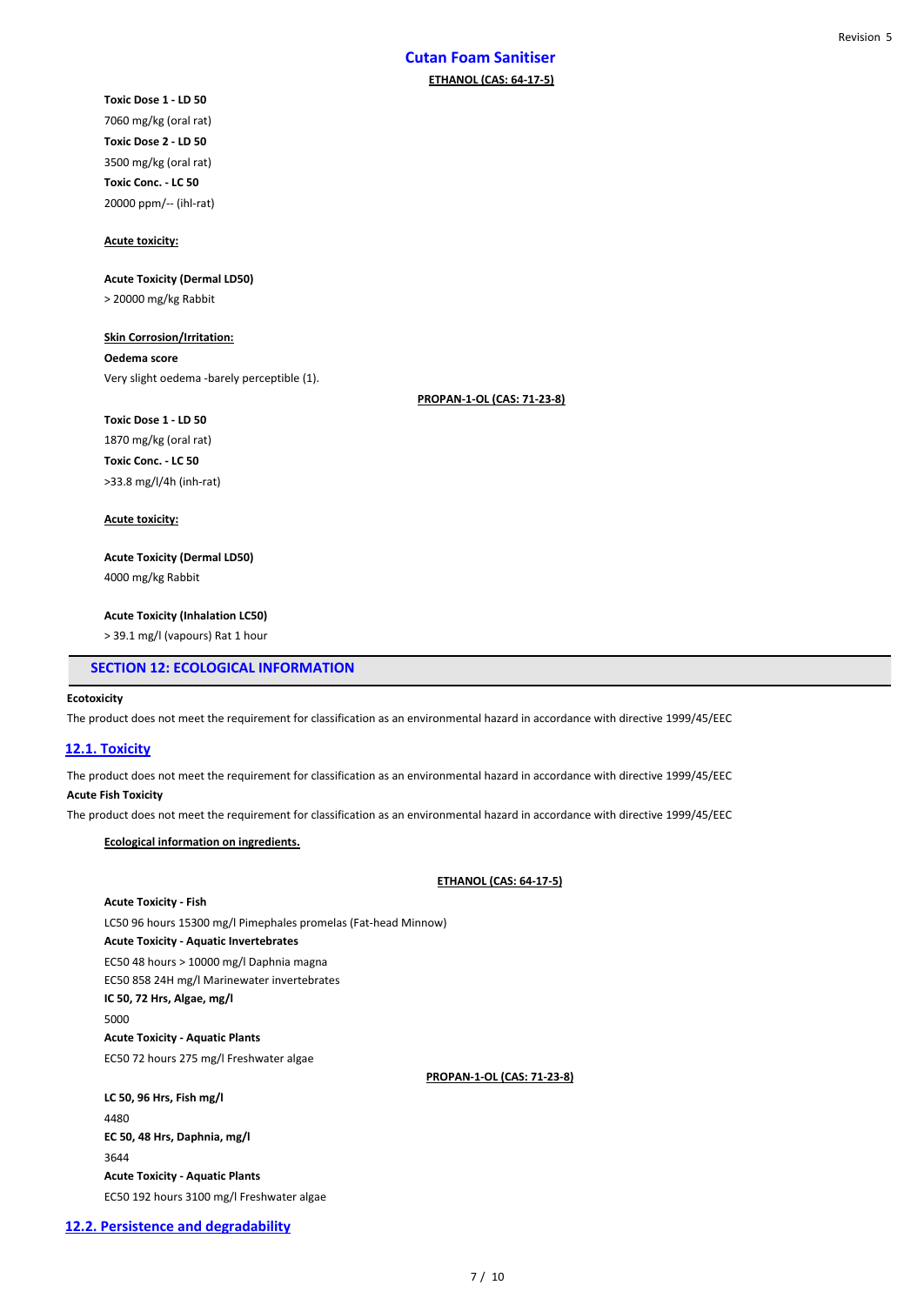## **Cutan Foam Sanitiser**

#### **Degradability**

The surfactant(s) contained in this preparation complies(comply) with the biodegradability criteria as laid down in Regulation (EC) No.648/2004 on detergents. Data to support this assertion are held at the disposal of the competent authorities of the Member States and will be made available to them, at their direct request or at the request of a detergent manufacturer.

#### **Ecological information on ingredients.**

**PROPAN-1-OL (CAS: 71-23-8)**

**Biodegradation**

Degradation (75%) 20 days

## **12.3. Bioaccumulative potential**

**Bioaccumulative potential** No data available on bioaccumulation. **Partition coefficient** Not determined.

# **12.4. Mobility in soil**

#### **Mobility:**

The product is soluble in water.

## **12.5. Results of PBT and vPvB assessment**

This product does not contain any PBT or vPvB substances.

### **12.6. Other adverse effects**

None known.

#### **SECTION 13: DISPOSAL CONSIDERATIONS**

#### **General information**

Waste to be treated as controlled waste. Disposal to licensed waste disposal site in accordance with local Waste Disposal Authority.

## **13.1. Waste treatment methods**

Recover and reclaim or recycle, if practical. Dispose of waste and residues in accordance with local authority requirements. Contact specialist disposal companies.

| <b>SECTION 14: TRANSPORT INFORMATION</b> |
|------------------------------------------|
|                                          |

**General** Contracts and Contracts No other information noted.

#### **14.1. UN number**

| UN No. (ADR/RID/ADN) | 1987 |
|----------------------|------|
| UN No. (IMDG)        | 1987 |
| UN No. (ICAO)        | 1987 |

## **14.2. UN proper shipping name**

**Proper Shipping Name** ALCOHOLS, N.O.S. (ETHANOL, PROPAN-2-OL)

## **14.3. Transport hazard class(es)**

| <b>ADR/RID/ADN Class</b>   | 3                           |
|----------------------------|-----------------------------|
| <b>ADR/RID/ADN Class</b>   | Class 3: Flammable liquids. |
| <b>ADR Label No.</b>       | 3                           |
| <b>IMDG Class</b>          | 3                           |
| <b>ICAO Class/Division</b> | 3                           |
| <b>Transport Labels</b>    |                             |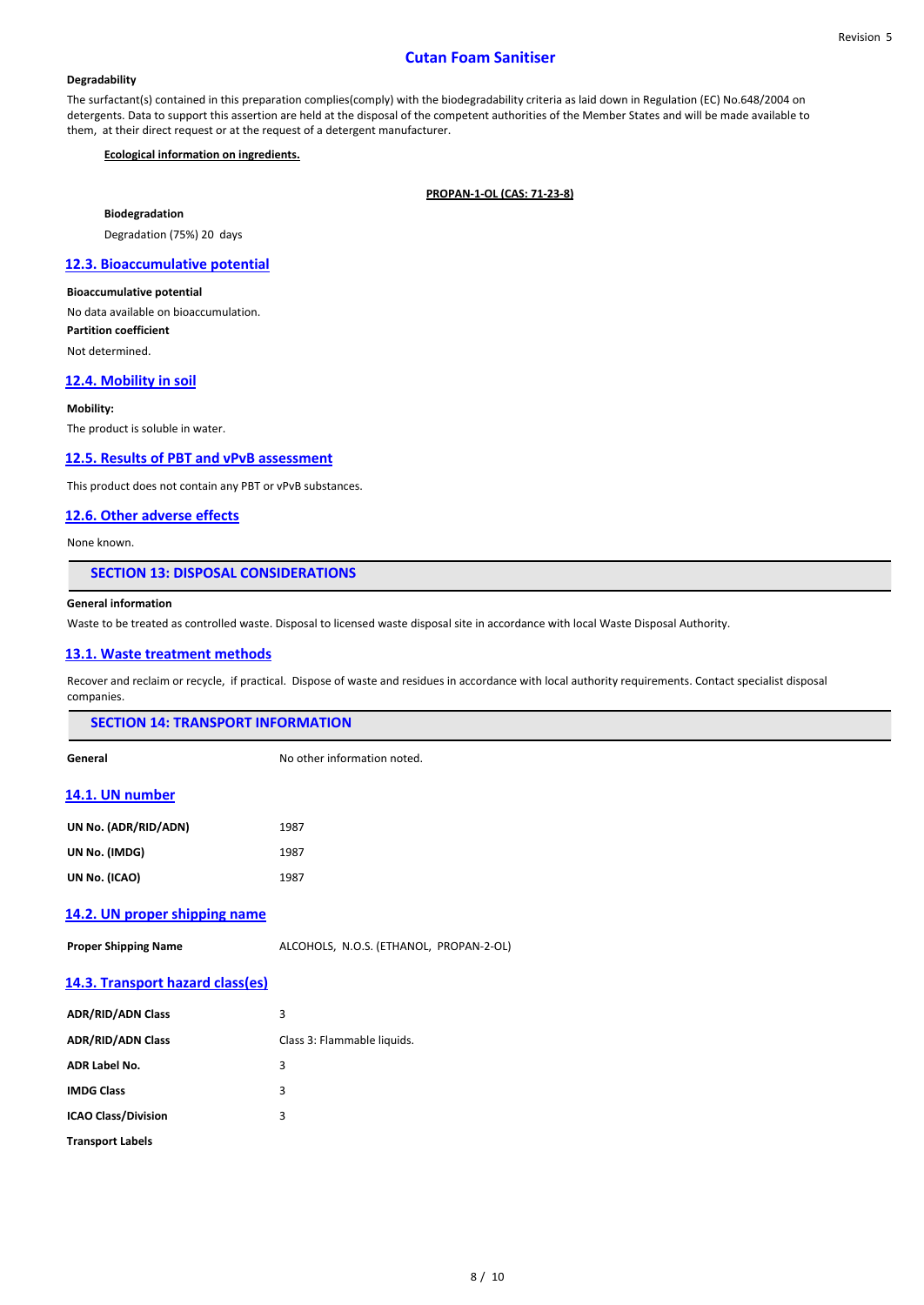Revision 5



## **14.4. Packing group**

| ADR/RID/ADN Packing group | Ш |
|---------------------------|---|
| <b>IMDG Packing group</b> | Ш |
| <b>ICAO Packing group</b> | Ш |

## **14.5. Environmental hazards**

**Environmentally Hazardous Substance/Marine Pollutant** No.

## **14.6. Special precautions for user**

| <b>EMS</b>                     | $F-E$ , S-D   |
|--------------------------------|---------------|
| <b>Emergency Action Code</b>   | $\bullet$ 3YE |
| Hazard No. (ADR)               | 33            |
| <b>Tunnel Restriction Code</b> | (D/E)         |

# **14.7. Transport in bulk according to Annex II of MARPOL73/78 and the IBC Code**

Not applicable.

### **SECTION 15: REGULATORY INFORMATION**

## **15.1. Safety, health and environmental regulations/legislation specific for the substance or mixture**

#### **EU Legislation**

Regulation (EC) No 1907/2006 of the European Parliament and of the Council of 18 December 2006 concerning the Registration, Evaluation, Authorisation and Restriction of Chemicals (REACH), establishing a European Chemicals Agency, amending Directive 1999/45/EC and repealing Council Regulation (EEC) No 793/93 and Commission Regulation (EC) No 1488/94 as well as Council Directive 76/769/EEC and Commission Directives 91/155/EEC, 93/67/EEC, 93/105/EC and 2000/21/EC, including amendments. Regulation (EC) No 1272/2008 of the European Parliament and of the Council of 16 December 2008 on classification, labelling and packaging of substances and mixtures, amending and repealing Directives 67/548/EEC and 1999/45/EC, and amending Regulation (EC) No 1907/2006 with amendments. Commission Directive 91/322/EEC of 29 May 1991 on establishing indicative limit values by implementing Council Directive 80/1107/EEC on the protection of workers from the risks related to exposure to chemical, physical and biological agents at work. Commission Directive 2000/39/EC of 8 June 2000 establishing a first list of indicative occupational exposure limit values in implementation of Council Directive 98/24/EC on the protection of the health and safety of workers from the risks related to chemical agents at work. REGULATION (EU) No 528/2012 (as amended) concerning the making available on the market and use of biocidal products.

#### **15.2. Chemical Safety Assessment**

No chemical safety assessment has been carried out.

## **SECTION 16: OTHER INFORMATION**

#### **General information**

Use biocides safely. Always read the label and product information before use.

#### **Information Sources**

Where Exposure Scenarios for the substances listed in Section 3 are available they have been assessed for the uses identified in this data sheet or on the product label and the appropriate relevant information is incorporated into this Safety Data Sheet. **Revision Comments**

New REACH Annex 2 Compliant MSDS

| <b>Revision Date</b> | 24/02/2015 |
|----------------------|------------|
| Revision             | 5          |
| Supersedes date      | 31/01/2013 |